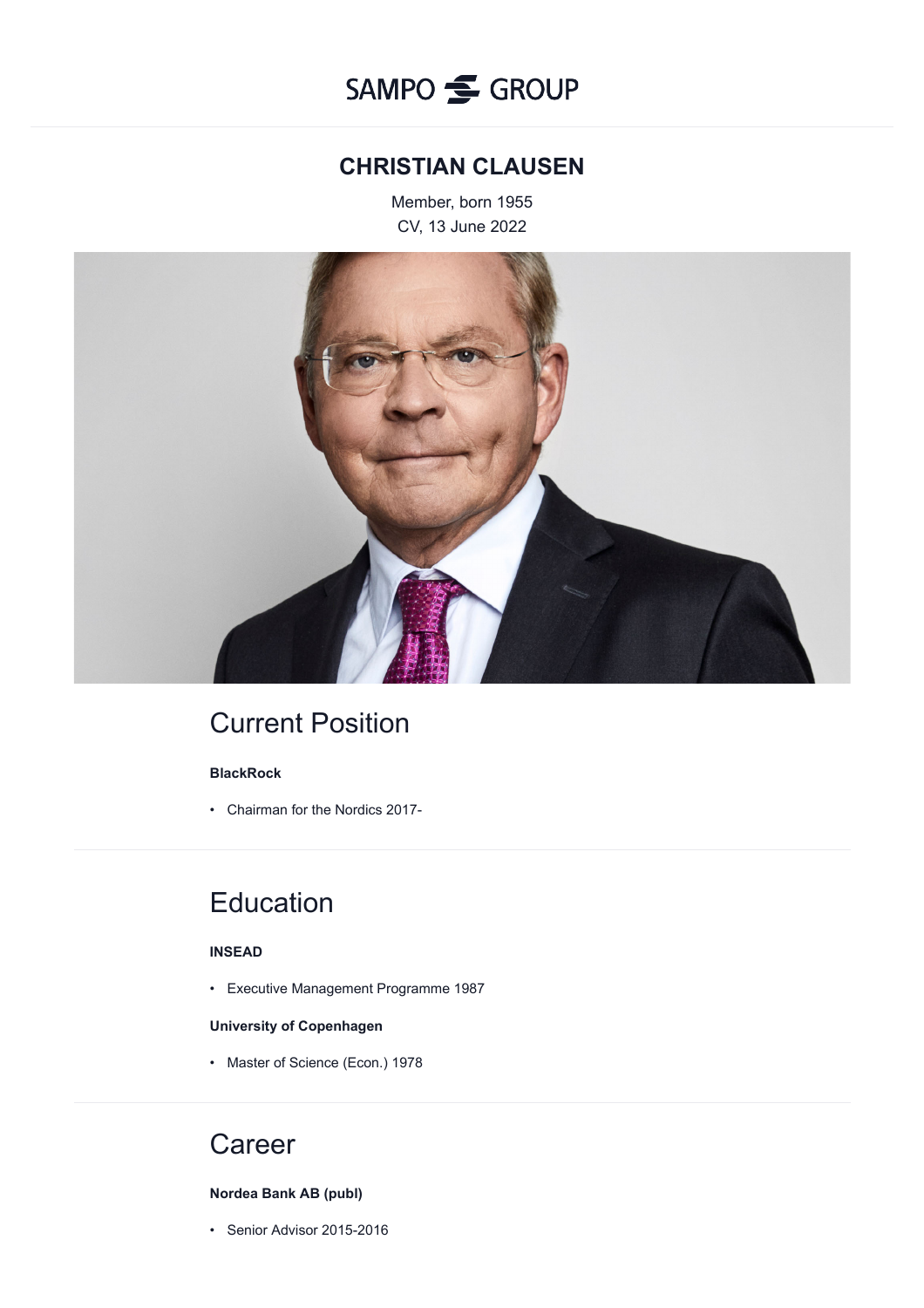- President and Group CEO 2007-2015
- Head of Nordea Asset Management & Life 2000-2007

#### **Unibank (Nordea Bank AB)**

- Member of the Executive Board 1998-2000
- Managing Director and Chief Executive of Unibank Markets 1996-1998

#### **Unibørs Securities**

• Managing Director and Chief Executive 1990-1996

#### **Privatbørsen**

• Managing Director 1988-1990

# Positions of Trust

#### **Green Hydrogen Systems A/S**

- Chairman of the Board 2022-
- Board Member 2021-2022

#### **BlackRock Group Ltd**

• Board Member 2017-

#### **BW Group**

• Board Member 2016-

#### **Sampo plc**

- Board Member 2016-
- Member of the Audit Committee 2016 2020, member of the Nomination and Remuneration Committee 2020-

*Mr. Clausen has been determined by Sampo's Board of Directors to be independent of the company and of major shareholders under the rules on Finnish Corporate Governance Code.*

#### **PREVIOUS POSITIONS OF TRUST**

#### **International Monetary Conference Board of Directors (IMC)**

• Board Member 2014-2016

#### **European Banking Federation**

• Chairman and Director 2011-2015

#### **Swedish Banking Association**